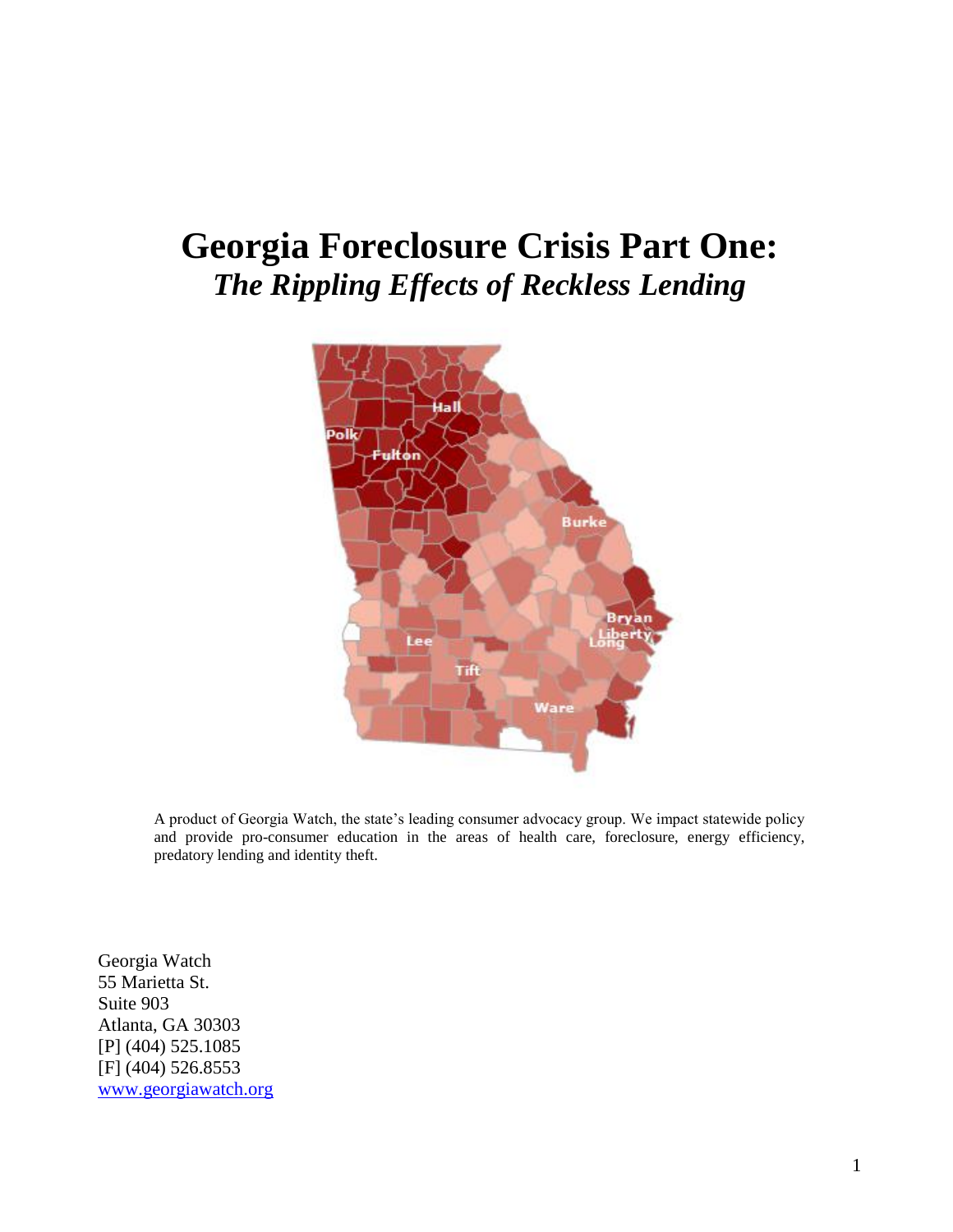# **EXECUTIVE SUMMARY**

The United States is currently entangled in its worst housing crisis since record-keeping began in the 19th century. The catastrophic number of foreclosures nationwide can be largely attributed to inappropriate lending supported by many parties, including lenders and Wall Street investors; but the unsustainable lending typically began with mortgage brokers and lenders who originated highinterest, subprime mortgages.

Mortgage brokers and lenders often steered borrowers into costlier loans with attractive introductory rates, while taking advantage of specific mechanisms to facilitate overcharging such as yield spread premiums (YSP), or kickbacks. As interest rates adjusted, borrowers began defaulting on their increased monthly mortgage payments and foreclosure**s** started spreading like wild fire across the country.

Projections that foreclosures will hit 13 million by  $2014<sup>i</sup>$  are now surfacing as the job market continues to falter and adjustable-rate mortgages reset, creating even higher monthly payments for many borrowers.

Georgia is currently seventh in the nation for foreclosures<sup>ii</sup> and is expected to see approximately 350,000 more foreclosures by 2012.<sup>iii</sup> Additional factors that all but guarantee more foreclosures in Georgia are the state's rising unemployment rate and the increase of "underwater" mortgages, or homeowners who owe more on their mortgage than their home is worth.

The 13-county Metro Atlanta area is in decay as many of the communities that thrived during the housing boom are now struggling with record-breaking foreclosures and bank failures. Further perpetuating the problem is the "spillover" effect; the phenomenon which causes properties located near foreclosures to depreciate in value, meaning families lose equity wealth while local governments lose much needed tax revenues.

This report examine**s** the causes and effects of the foreclosure crisis on the state"s economy and residents, and how it will likely get worse before improvements are seen. Among the key findings:

- By the end of 2009, 13 percent, or one in eight, of the state's mortgage-holders was at least 30 days behind on their  $\text{loan}^{\text{iv}}$ ;
- Fulton, Gwinnett and DeKalb Counties deliver the highest number of foreclosure notices in the state with a combined average of 21,865 per month<sup>y</sup>;
- The FDIC claims that Georgia saw 25 bank failures in 2009, the most in the nation;
- Approximately one in four or 377,000 of Georgia's 1,573,628 mortgages are "underwater"; and,
- Georgia families will lose \$13 billion in home equity as the result of nearby foreclosures between 2009 and 2012.

As foreclosures continue to escalate, lawmakers in Georgia will have the chance to pass sensible mortgage reform that would protect communities from a similar crisis in the future. In the second part of this report, Georgia Watch will examine common sense legislation that would improve underwriting standards and home loan origination which are necessary to stabilize the current housing market and to stop crises of this magnitude from reoccurring in the future.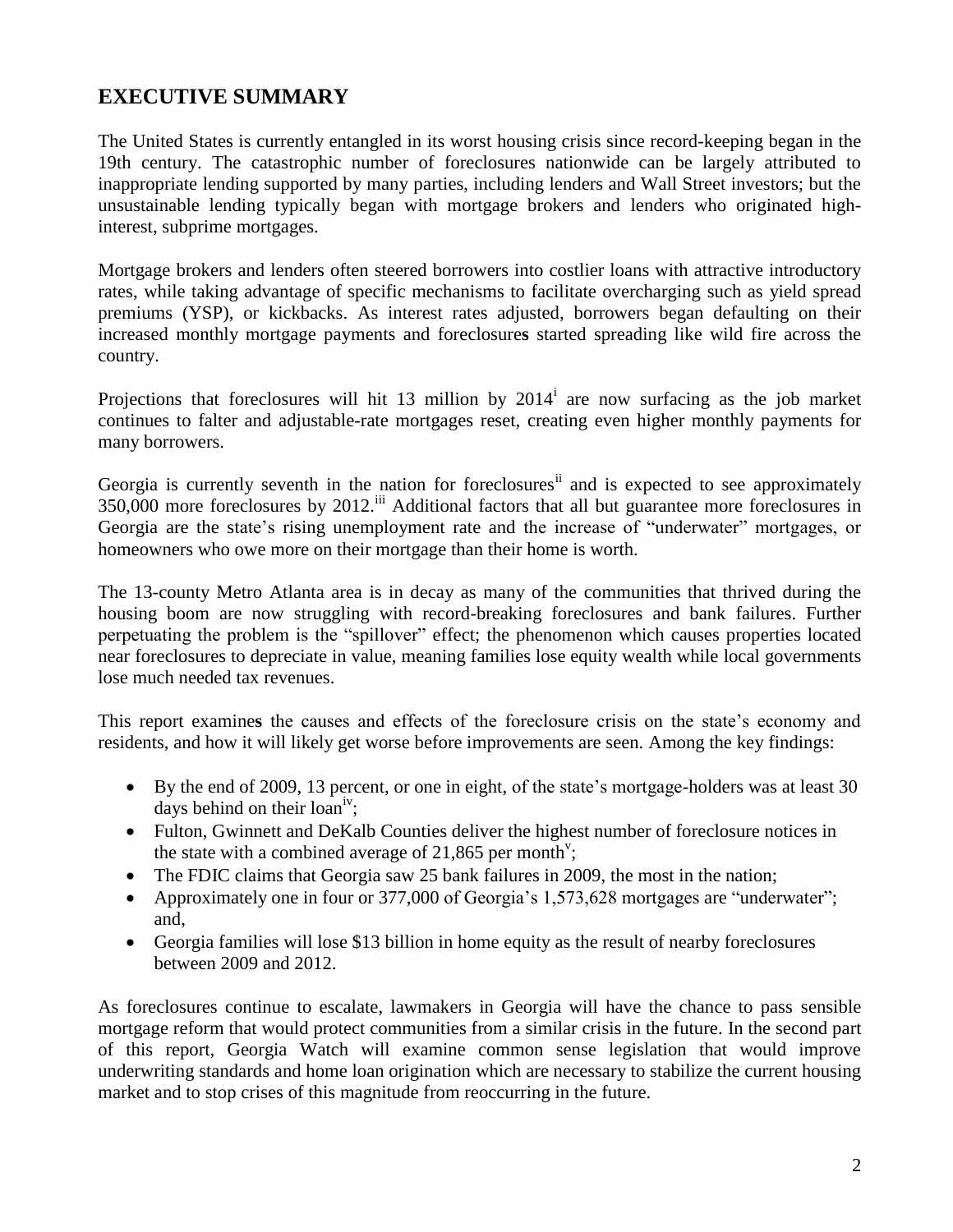# **WHAT IS FORECLOSURE?**

Home purchases by prospective owner-occupants are most often funded by a mortgage loan. The basic loan transaction consists of the borrower receiving funding in exchange for an obligation to repay the lender. The lender receives security interest in the property being purchased. In the event that mortgage payments are not made, or defaulted on, the security interest gives a lender the right to foreclose, auction off the property and keep all proceeds in order to recover the initial investment.

If property cannot be sold for what is owed, a deficiency judgment could be pursued against the former homeowner/borrower. A deficiency judgment means that the borrower has to repay any debt leftover after sale of the home. Both a foreclosure and a deficiency judgment could seriously affect an individual's ability to qualify for credit in the future.<sup>vi</sup>

### **FORECLOSURE CRISIS**

Since 2007, the United States has seen nearly six million homes fall into foreclosure. According to the Center for Responsible Lending, there are 6,600 foreclosure filings across the nation every day. And though the end of 2009 saw a slight decrease in foreclosures, the year is predicted to end with 2.4 million<sup>vii</sup>, the highest recorded number in U.S. history. As indicated by these numbers, it is fair to say that the nation's housing market is in crisis, and as a corresponding result, our economy as a whole.

#### **How it Happened**

#### *Predatory lending*

In 2005, subprime lending was touted as an innovative tool by then Federal Reserve Chairman Alan Greenspan that would help the housing market thrive while allowing borrowers with poor credit histories the opportunity to purchase property<sup>viii</sup>, borrowers that would otherwise not qualify for a home loan.

Subprime borrowers are often turned away by traditional lenders who offer prime loans due to a low credit score or other factors that suggest high probability for default on loan repayments. Subprime loans tend to have higher interest rates than the prime rate offered on traditional loans. The additional percentage points of interest may translate to tens of thousands of dollars in additional interest payments over the life of a loan. Borrowers in the prime market pay considerably less in interest over the long term. $^{ix}$ 

During the housing boom, many subprime loans were issued as adjustable-rate mortgages (ARMs), which are more complex than the fixed-rate loans that have long dominated the prime market. The [interest rates](http://money.howstuffworks.com/interest-rate.htm) on these types of loans often start out relatively low and then reset, generally after two years, to a much higher rate. In addition to an initial teaser rate of an ARM, Option ARMs allow a borrower to pay as much or as little as they preferred initially, which can lead to loan balances that ratchet up month after month rather than decline.

The chart below compares accrued interest over a 30 year period between the three common types of loans: subprime, near prime and prime.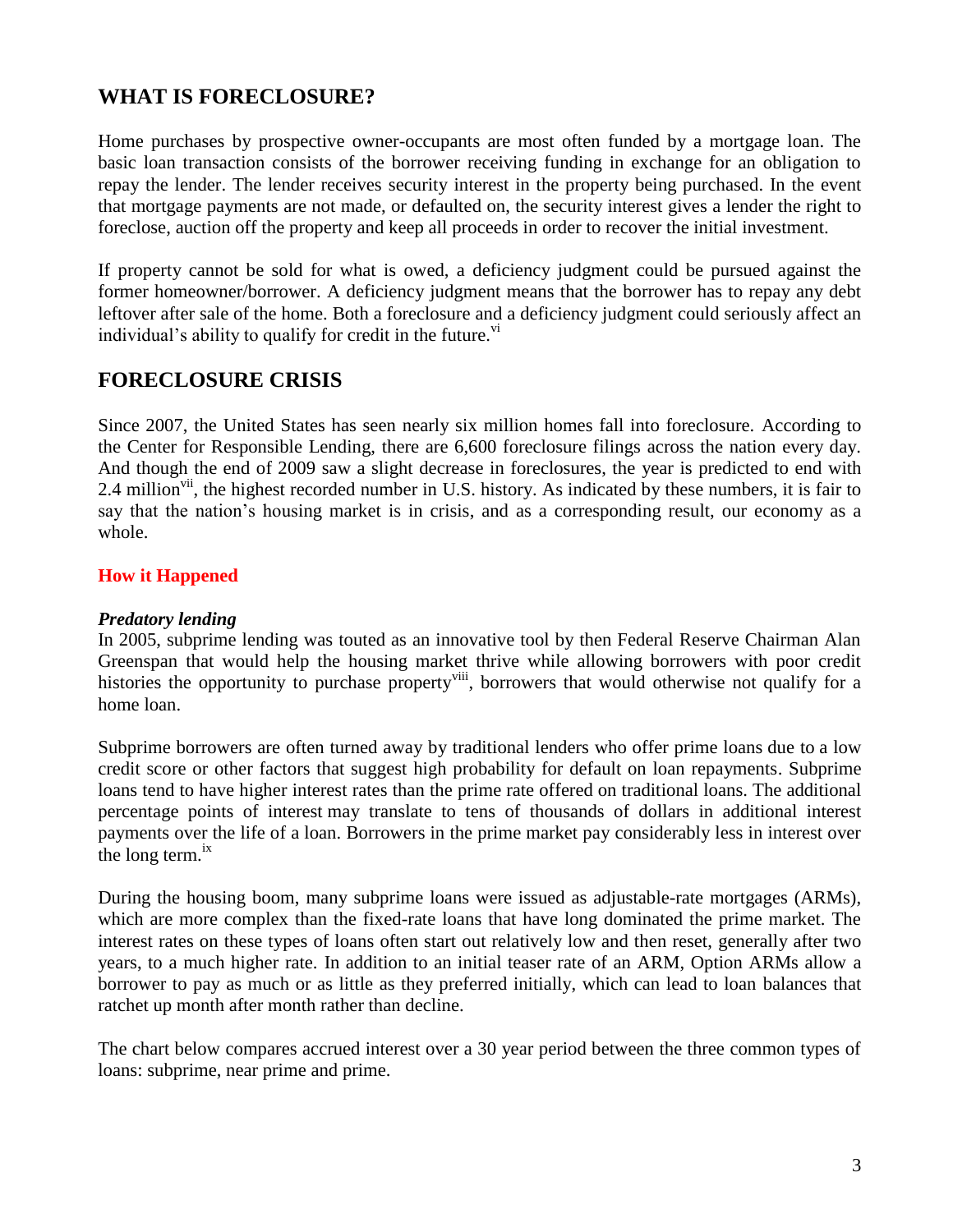| <b>Loan Type</b>  | 1 Year    | <b>4 Years</b> | <b>30 Years</b> |
|-------------------|-----------|----------------|-----------------|
| <b>Subprime</b>   | \$1,174   | \$5,222        | \$35,874        |
| <b>Near Prime</b> | \$154     | \$1,316        | \$7,094         |
| <b>Prime</b>      | $(\$179)$ | $(\$42)$       | (\$1,767)       |

Source: Center for Responsible Lending

Many subprime loans were pushed by mortgage brokers. A consumer can acquire the services of a mortgage broker to help sift through the complexities of home loan origination and to secure financing from a menu of available lenders. The mortgage broker acts as the intermediary between consumers and lenders during mortgage transactions. A typical broker has a working relationship with numerous banks and other lenders and has the ability to provide the consumer with access to hundreds of options when it comes to financing a home.<sup>x</sup> However, it is at the broker's discretion as to which option he/she presents to a potential borrower.

According to the Center for Responsible Lending 61 percent of subprime borrowers prior to the housing crash could have qualified for a home loan with a better rate, but brokers steered them into costlier loans in order to make a higher profit through fees. Mortgage brokers take advantage of specific mechanisms to facilitate overcharging such as yield spread premiums (YSP) and prepayment penalties.

A YSP is kickback paid to the broker by the ultimate lender for delivering a mortgage with a higher interest rate than what the borrower may actually qualify for. In the subprime market the maximum YSP is only paid if a loan agreement contains a prepayment penalty. This penalty ensures that a borrower will not pay a loan back too quickly before the broker receives a YSP via accrued interest over time or prepayment penalty. Prepayment penalties discourage early repayment of a loan, making it more difficult for borrowers to later refinance into a less expensive loan.

#### *Secondary mortgage market*

At the settlement of a loan, or shortly thereafter, a lender is not required to hold onto that debt. Rather than add it to his/her portfolio of loans, a lender may choose to sell the loan on the secondary mortgage market. This often involves the pooling of a large number of loans, securitization of that pool and finally the sale of the securities to an investor. Securitization and sale will not change the terms agreed upon by the borrower and the original lender.

When a mortgage is owned by multiple investors within the secondary mortgage market, an entity must exist that can service the loan. This role is filled by a mortgage servicer. The servicer collects monthly payments, monitors loan principle and enforces the provisions of the loan agreement, including protocols for default and foreclosure.

Servicers work with investors in the secondary mortgage market, such as Freddie Mac and Fannie Mae, which buy mortgages from primary lenders including mortgage bankers, banks and savings and loan associations. Many primary lenders make mortgage loans and sell them to secondary market investors to maintain a steady stream of funds for future loans.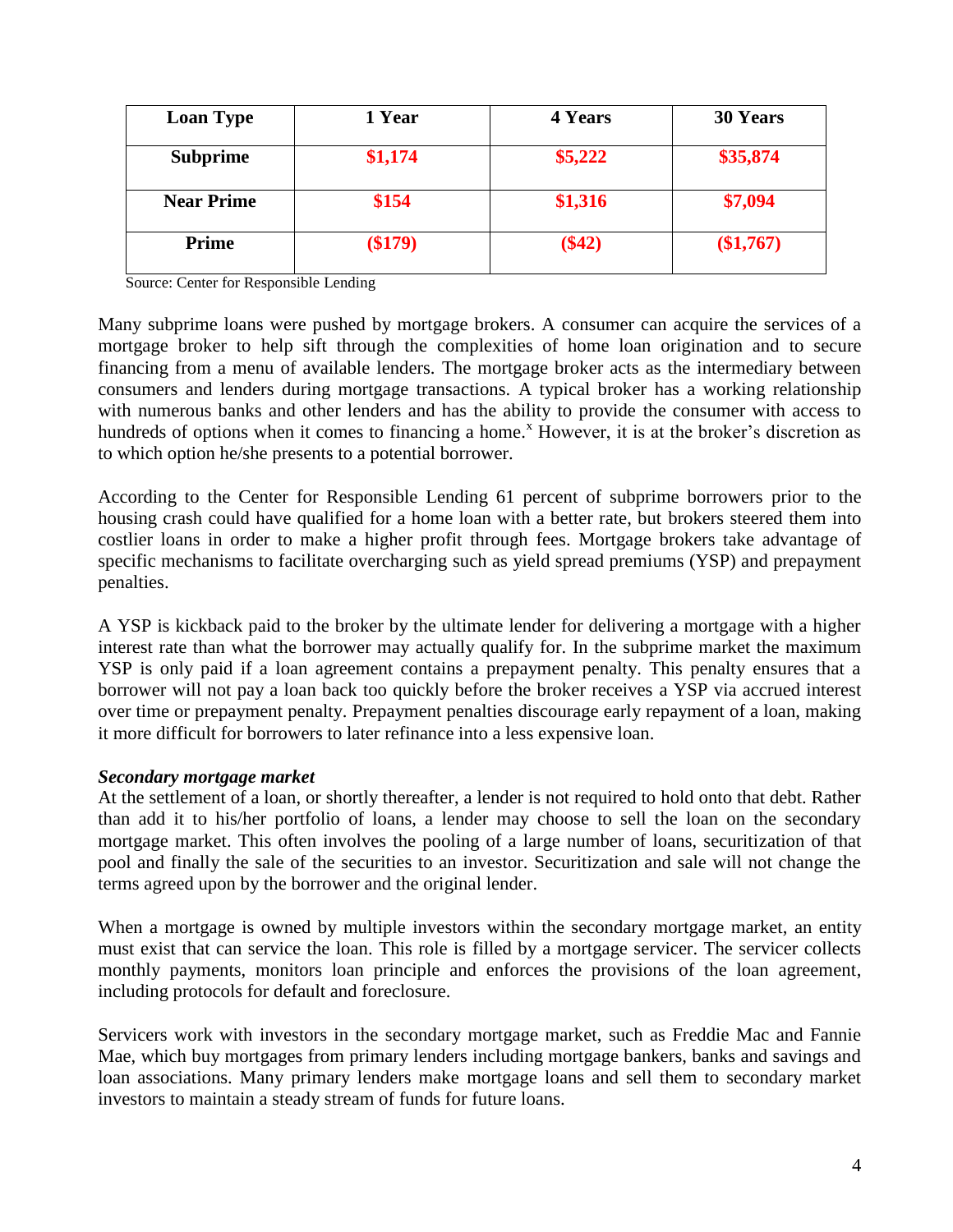Because of the long-term nature of mortgages, the secondary market is an essential factor in maintaining lender liquidity. The secondary market also provides and redistributes funds nationwide, moving them from areas where there are surpluses to areas where additional funds are needed.<sup>xi</sup>

However, the practice of lenders selling loans to other parties on the secondary market has drawn some blame for the current foreclosure crisis. Lenders who underwrite loans with no intention of holding the debt have little incentive to ensure that the borrower is capable of repayment. Therefore, the lender does not bear the risk of failure or default, because once the loan is sold; the risk rests with the new holder of the debt<sup>xii</sup>. This displacement of responsibility led to a loosening of common sense lending guidelines, leading to high foreclosure rates that have been widely recognized as a key factor in the current economic downturn.

#### *Fallout*

Over the past decade, investors in the US housing market and mortgage industry gained considerable wealth as lending and construction boomed and home prices skyrocketed. However, economists warned the bubble would burst as they saw more and more borrowers with poor credit histories become first-time homeowners due to lenient, reckless lending practices.

In 2006, hordes of borrowers began to default on their monthly payments as the low introductory rates they received upon signing began to reset. Mortgage-holders were no longer able to afford their loans and many were delivered foreclosure notices. In 2007, foreclosure rates in the United States increased 75 percent<sup>xiii</sup> and families were left dumbfounded, filling the nation's homeless shelters with ferocious speed.

At the end of 2009, the Treasury Department predicted another 6 million families may lose their homes in the coming years as foreclosures become commonplace among prime loan borrowers due to the rise in unemployment.<sup>xiv</sup> Chief economists from the Mortgage Bankers Association (MBA) and Moody"s Investors Service forecast that home prices will continue to decline through 2010 and take at least another 10 years to reach their pre-recession peaks.<sup>xv</sup>

### **GEORGIA FORECLOSURES**

In 2009 alone, Georgia saw almost 90,000<sup>xvi</sup> homes foreclosed upon. The state currently ranks seventh in the nation for foreclosures.<sup>xvii</sup> By the end of 2009, one in eight, or 13 percent, of the state's mortgage-holders was at least 30 days behind on their loan, giving the state the sixth highest delinquency rate in the country according to the Mortgage Bankers Association.<sup>xviii</sup> Not all mortgage delinquencies result in foreclosure, which is why these nationwide rankings differ. Occasionally, homeowners will be able to make loan payments after becoming delinquent, therefore avoiding foreclosure.

#### **Process of Foreclosure in Georgia**

In Georgia, as in over half of the states, foreclosure is a "non-judicial" process. That means there is no court to oversee the process. A lender alerts the property owner that the mortgage is in default and then advertises with the intent to sell the property at auction. A notice of sale is sent to the borrower/homeowner a minimum of 30 days before the sale date. The notice is published once a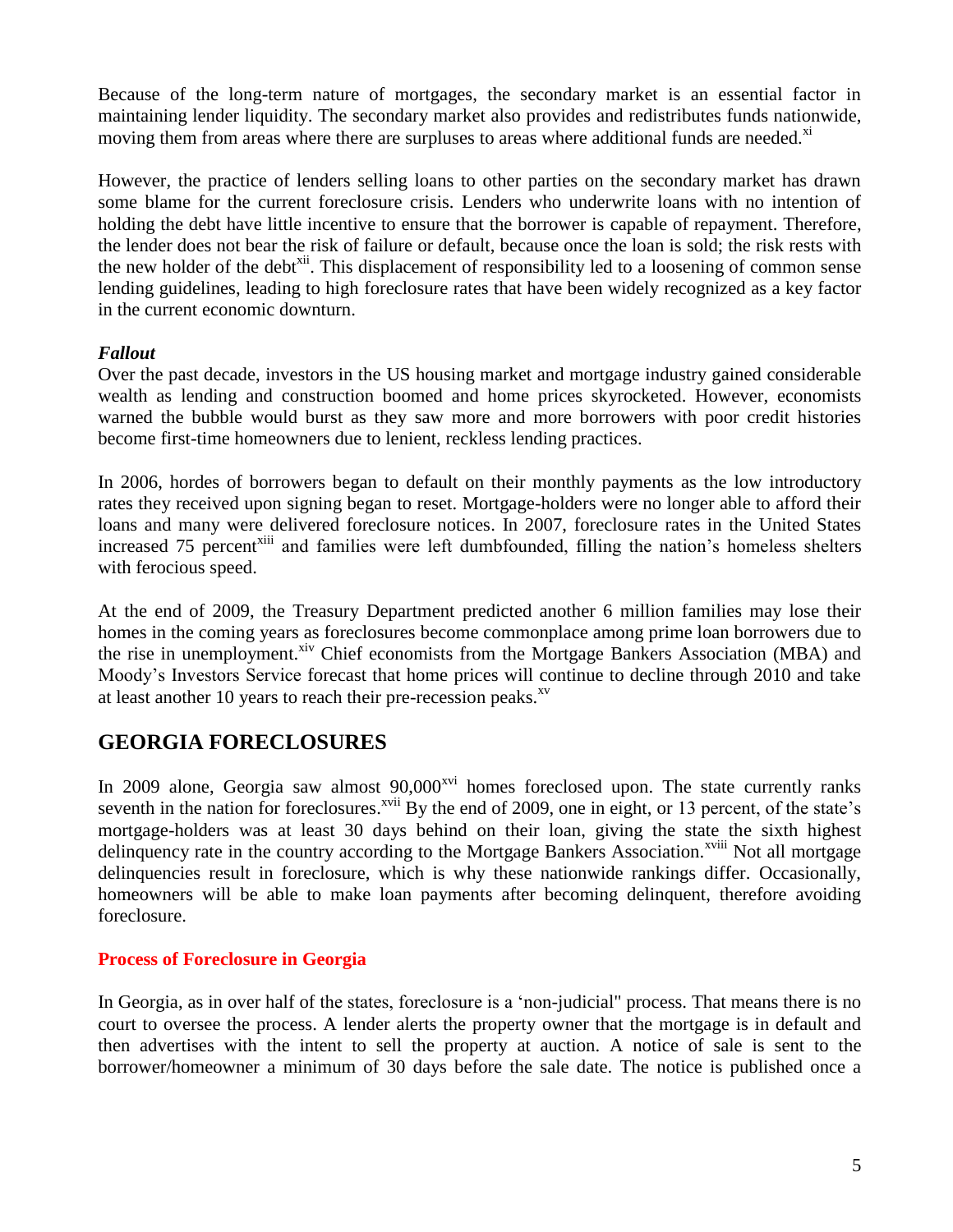week for four weeks before the property is allowed to be sold. Once this process starts in Georgia, a house can be sold in as few as 37 days.

Foreclosure sales take place at the local county courthouse on the first Tuesday of the month. If the winning bidder is anyone other than the lender, that person is required to pay the full bid amount to the auctioneer immediately following the sale. Often times, there are no buyers and the lender is forced to take ownership of the property – this often leads to homes falling into disrepair, pulling down neighboring property values (*see* Spillover on page 9).

There is no right of redemption for the borrower following a foreclosure sale in Georgia.<sup>xix</sup> The right of redemption gives a borrower the right to reclaim their home at some point after the foreclosure process has begun if they are able to get current on their loan payments and any fees due to default.

#### **Georgia Foreclosures to Climb**

Georgia is expected to see around  $350,000$  more foreclosures by  $2012$ , as adjustable-rate loans continue to reset with higher interest rates, meaning higher monthly payments for borrowers. Georgia's 13-county metro area delivered a total of 117,170 foreclosures notices by the end of 2009, compared to 79,484 in 2008. Additional factors that all but guarantee increased foreclosures are the influx of underwater mortgages and the state"s rising unemployment rate.

#### *Unemployment*

Georgia's current unemployment rate is  $10.2$  percent – the highest it's been in a century. As the number of unemployed Georgians raises, so too will the number of mortgage delinquencies on traditional loans. No longer are subprime borrowers the sole recipients of foreclosure notices. Those with good credit ratings who qualified for prime rates are beginning to default due to job loss and other unforeseen consequences of the economic recession.



#### **Georgia Unemployment Oct 2008 – Oct 2009xxi**

And though unemployment will likely drag more Georgia families through the foreclosure process, negative equity is another major reason to believe this crisis is far from over.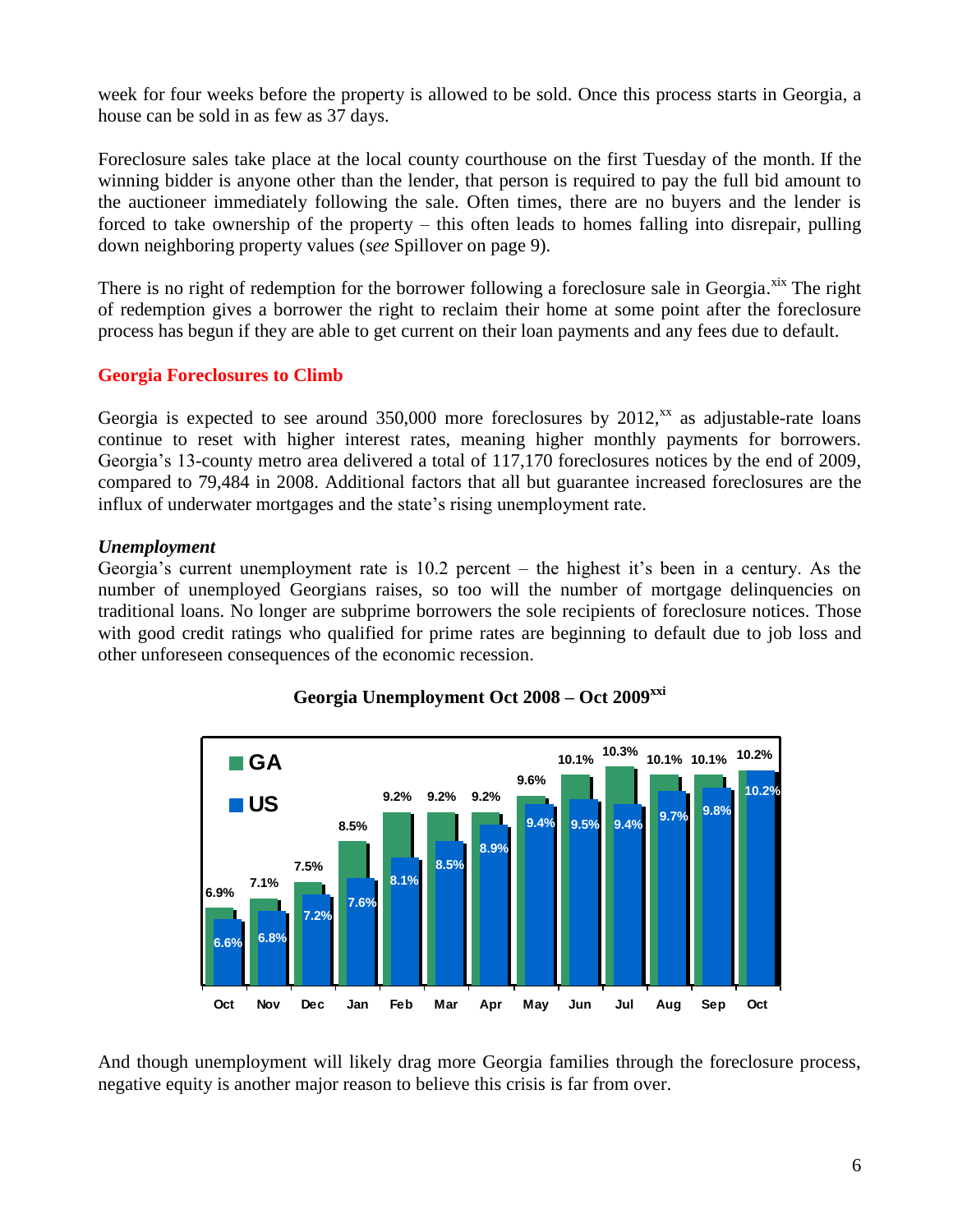#### *Negative equity or "underwater" mortgages*

Having negative equity, often referred to as being "underwater", means a borrower owes more on their mortgage than their home is worth. At the end of 2006, 3.5 million homeowners were underwater; however, by September 2009, 10.7 million, or 23 percent, of all residential properties with mortgages in the U.S. were in negative equity. Negative equity can occur because of a decline in value, an increase in mortgage debt or a combination of both.<sup>xxii</sup> The real estate crash has led to more and more underwater mortgages.

By now it is understood that subprime lending played a major role in causing foreclosures by placing people in inherently problematic mortgages. But these loans also created a class of homeowners who were particularly sensitive to declining house price appreciation. Unfortunately, as previously addressed, as mortgage-holders of prime rate loans become victims of the spillover effect, they too will lose equity in their homes.

Examining the surmounting number of underwater mortgages is important because homeowners with little or no equity are more vulnerable to negative events, as they would likely have difficulty selling their home and would not be able to borrow against their property to meet emergency needs.<sup>xxiii</sup> Therefore, it can be assumed that many will fall victim to foreclosure.

The following chart depicts the number of mortgages in Georgia that were underwater, or within 5 percent of being so, at the end of 2009.

| <b>Total</b>     | <b>Negative</b> | Near negative | Outstanding       | Net homeowner    |
|------------------|-----------------|---------------|-------------------|------------------|
| <b>Mortgages</b> | equity          | equity        | mortgage debt     | equity           |
| 1,573,628        | 376,954         | 130,616       | \$253,577,714,203 | \$72,688,049,523 |

Source: MBA First American CoreLogic 3Q 2009 Findings

In mid-2008, three Georgia counties were among the country's highest for negative equity and foreclosures: Fulton, Dekalb and Clayton. Unfortunately, Fulton and Dekalb Counties also boast the state's highest unemployment rates, and will likely experience continued record-breaking foreclosures as a result.

#### **Fulton County - 11.2% unemployment rate (as of Oct 2009)**

- Homes with negative equity \$1-\$9,999: 520
- $\bullet$  Homes with negative equity \$10,000-\$49,999: 652
- Homes with negative equity \$50,000-\$99,999: 134
- Homes with negative equity beyond \$100,000: 80
- Percent entering foreclosure with negative equity: 16.7%

**Dekalb County - 9.7% unemployment rate (as of Oct 2009)xxiv**

- Homes with negative equity \$1-\$9,999: 577
- Homes with negative equity \$10,000-\$49,999: 414
- Homes with negative equity \$50,000-\$99,999: 55
- Homes with negative equity beyond \$100,000: 41
- Percent entering foreclosure with negative equity:  $14\%$ <sup>xxv</sup>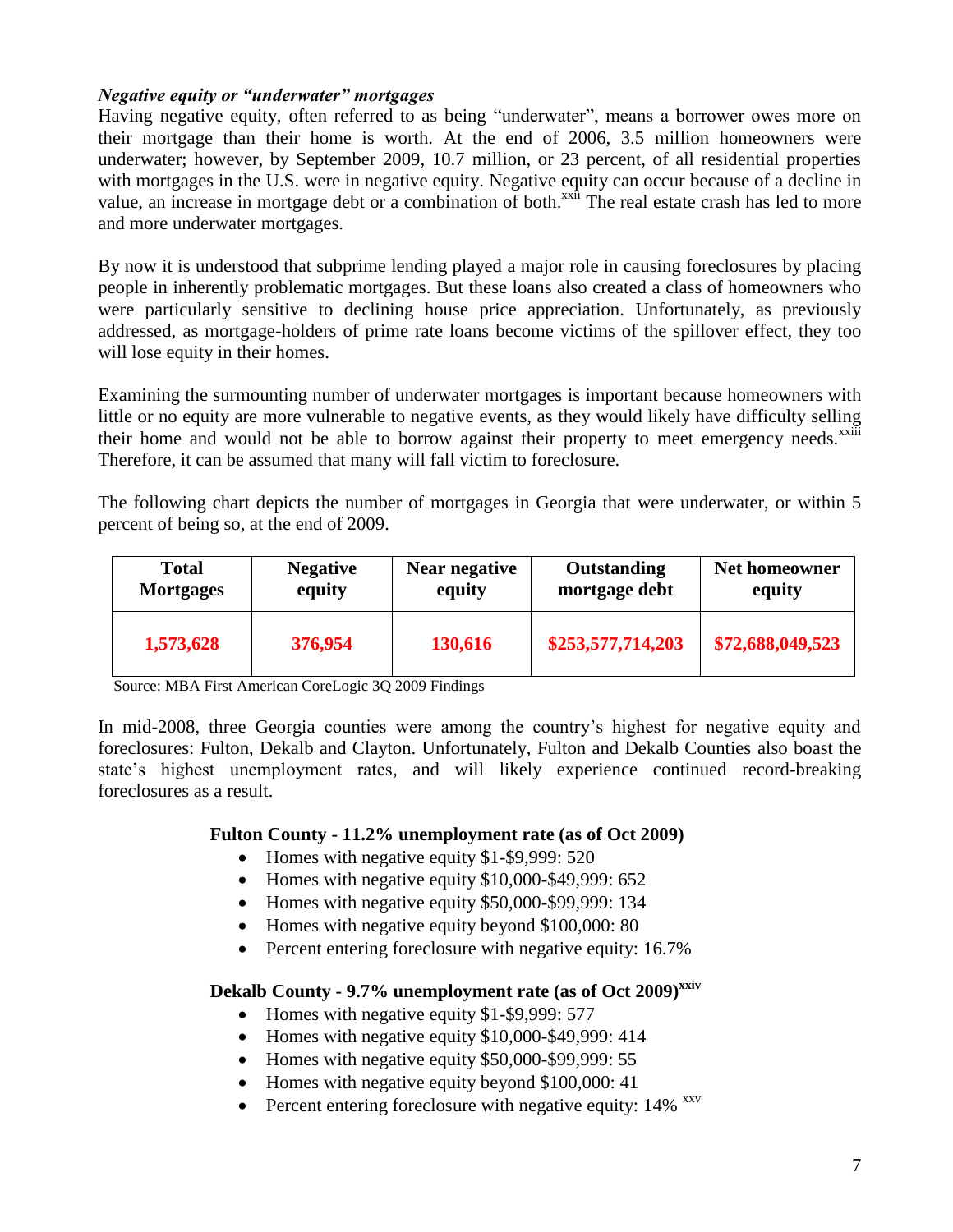The aforementioned counties are all part of the 13-county Metro-area. During the housing boom, development moved rapidly in Georgia, unhindered. However, once the market crashed, homes in these counties started to sink underwater and receive foreclosure notices in record-breaking numbers.

#### *Metro Atlanta in decay*

In 2009, Gwinnett surpassed Dekalb and Clayton as the county that filed the second highest number of foreclosure notices in Georgia. (Fulton County typically has the highest number of foreclosures.) According to Equity Depot, 30-40 percent of all notices become completed foreclosures. Gwinnett, with one of the largest and wealthiest populations in the state, had  $23,205^{xxvi}$  notices delivered to its residents as of late 2009 as compared to 13,332 in all of 2008. Fulton County, which boasts the states highest number of foreclosures, posted 24,621 by the end of 2009.<sup>xxvii</sup>

The following graph shows the number of foreclosure notices in each of the Metro-area counties at the end of 2009. Fayette County marshals delivered the fewest notices by the end of 2009 with 1,853. xxviii



Source: EquityDepot.NET 2009 Foreclosure Notices

#### **Rippling Effects of Foreclosure in Georgia**

As foreclosures sped through the once booming Metro-Atlanta area, an area home to approximately 6 million people, the effects could be felt far and wide. In a matter of two years, Georgians working in the housing industry – whether construction, real estate or lending – started losing money and business rapidly. By 2009, many of the contractors, bankers and developers who contributed to Atlanta"s rapid development were forced to file for bankruptcy protection.

As industry professionals struggle, searching for more opportunity to keep their businesses and families afloat, the story of those who lost their homes in the wave of foreclosures is similar. Though many were able to find temporary housing with loved ones or in a rental property, many remain in community shelters, searching for their next break.

#### *Anatomy of a Georgia foreclosure*

What does foreclosure look like from the inside? Far removed from the bureaucracy, paper work and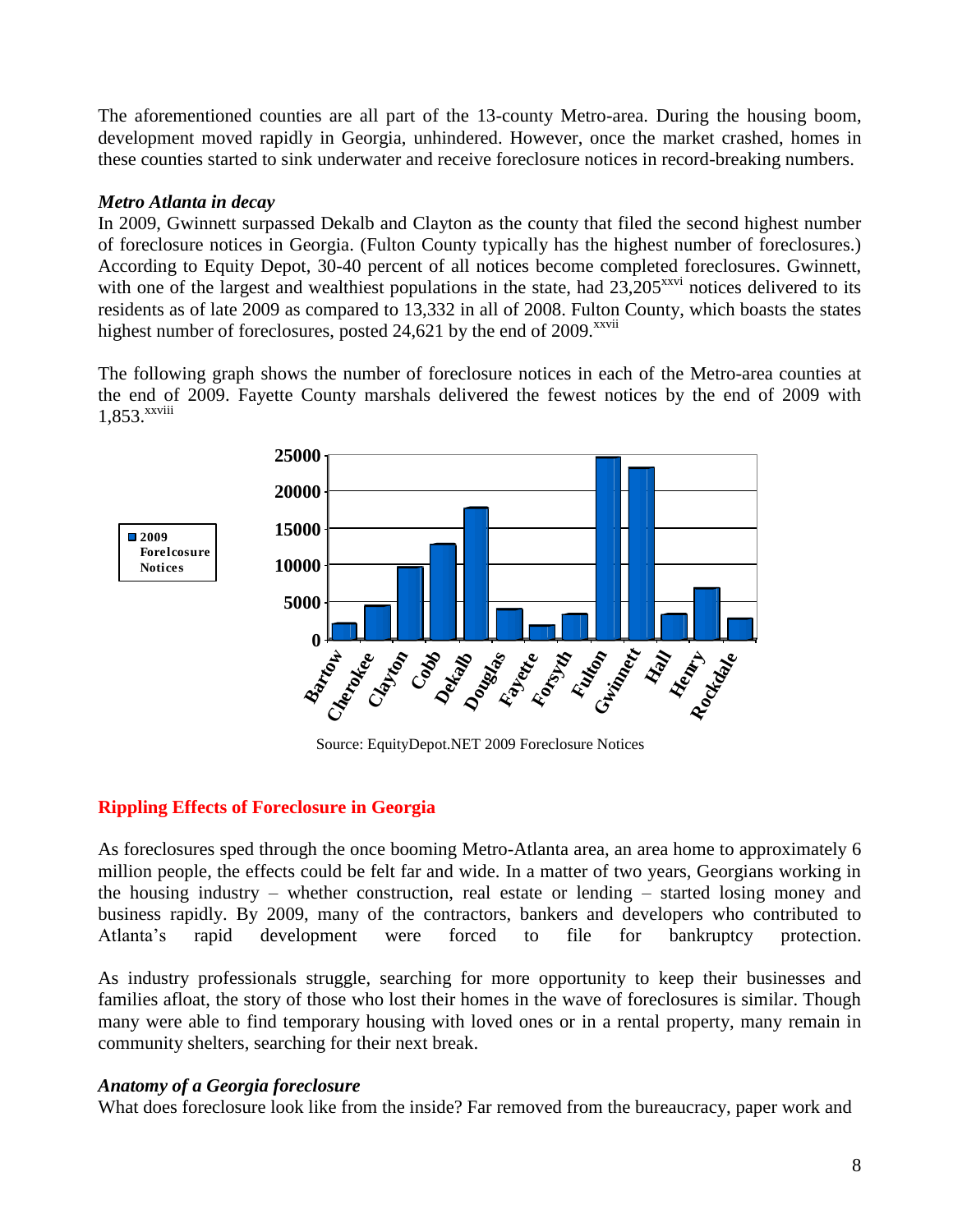legalities that accompany a foreclosure, the following account is based on the actual events of an eviction proceeding.

Furniture is splayed across a front lawn – a queen-sized mattress, a vanity mirror, a kitchen table, a car seat.

A crew of six men is working to empty a house that has been foreclosed upon, leaving all of its contents on the curb, the closest "right of way", vulnerable to scavengers. After receiving notice a day prior to their eviction, the family that had lived in the home is gone. Most of their belongings left behind, having no place to store them.

The county marshal delivered an eviction summons to the home and was followed by county sheriffs who secured the property by entering the home with guns drawn. One officer reminds the others of the time they walked into a room to find a former homeowner sitting with a gun to his head.  $x$ xix

It is the policemen"s job to ensure the civilian crew working to clear out the home is safe and able to do their job. During the eviction process, it often takes a single day to completely gut a family"s former home.

Former homeowners typically stay with friends and family until they can find affordable housing, though the amount of time they have to secure lodging and store their belongings is very limited. Meanwhile the stigma of being a victim of foreclosure is difficult to escape from, as the financial effects spread throughout communities.

#### *Spillover*

Foreclosures do not just affect borrowers who are delinquent on their mortgage; local economies and neighboring residents suffer as well. In Georgia and across the nation, homes under foreclosure have a "spillover" effect that depresses the value of neighboring properties. Nationwide, spillover devalues properties by an average \$1,920 per home. In 2009, approximately 1,850,580 homes were devalued. By 2014, that number is projected to reach  $2,823,000$ . $\frac{xx}{x}$ 

In Georgia, the projected total home equity wealth lost due to nearby foreclosures between 2009 and 2012 is \$13 billion.<sup>xxxi</sup> The following chart details the statistical data of the spillover effect in Georgia as of May 2009. In reality, these numbers can be considered low estimates as foreclosures continued rising across the state well into September 2009, dipping only slightly in subsequent months.

| 2009         | 2009         | 2009       | 2009-2012    | 2009-2012    | 2009-   |
|--------------|--------------|------------|--------------|--------------|---------|
|              |              |            |              |              | 2012    |
| # of         | Decrease in  | Average    | $#$ of       | Decrease in  | Average |
| neighboring  | house values | decline in | neighboring  | house values | decline |
| homes        | as result of | home value | homes        | as result of | in home |
| experiencing | spillover    |            | experiencing | spillover    | value   |
| devaluing    | (millions)   |            | devaluing    | (millions)   |         |
|              |              |            |              |              |         |
| 1,850,583    | \$3553.5     | \$1,920    | 2,823,007    | \$13,145.5   | \$4,657 |

Source: "Soaring Spillover," Center for Responsible Lending, May 2009.<sup>xxxii</sup>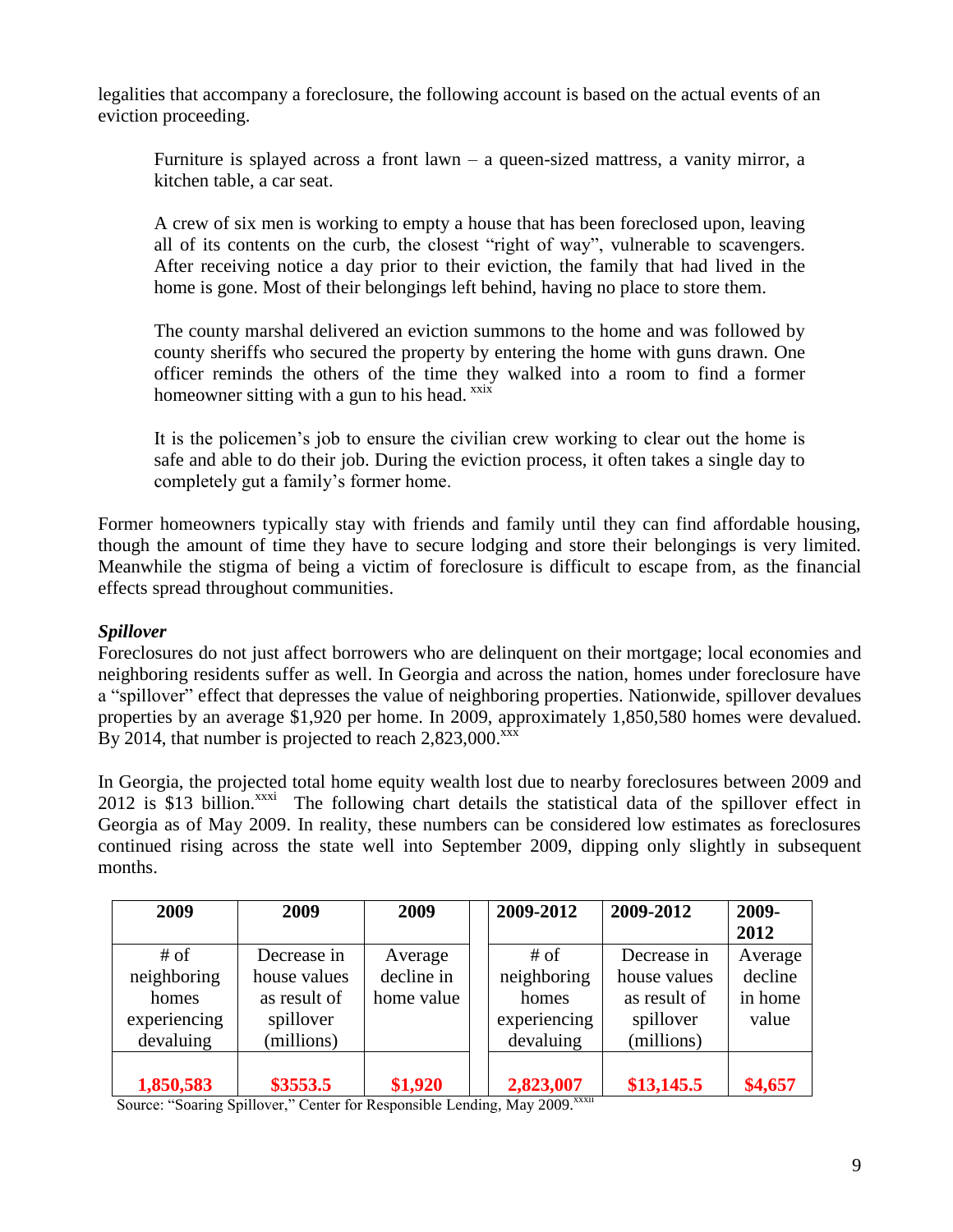Despite purchasing her home without a mortgage, Pat Saunders<sup>\*</sup>, of Barrow County, Georgia, has seen her home"s value depreciate 30 percent in the last two years. Six homes in her neighborhood were lost to foreclosure and now many of them have been turned into rental properties, owned by outof-state lenders, and have fallen into disrepair without sufficient supervision. Some homeowners in the neighborhood have tried to sell, but find they would be receiving far less for their properties than what they initially paid for them.

Spillover not only affects the individual homeowner, it has consequences on local governments as well as depreciated property values make it difficult to raise revenues and enforce property codes.

#### *Bank Failures*

In addition to shrinking tax revenues and lower property values, some local governments in Georgia are being forced to contend with bank failures. And many rural communities in the state only have one bank, if it closes down every resident and small business is affected.

In 2009, 25 local Georgia banks were shuttered by regulators, more than any other state in the nation.<sup>xxxiii</sup> Comparatively, Illinois, the state with the second highest number of bank failures, 21 closed, and at third, California, with 15 closings. Georgia"s total bank failures are almost twice that of most states that boast higher foreclosure rates and much larger populations, but why?

At the end of 2008, Georgia had 335 banks.<sup>xxxiv</sup> The small banks often gave consumers better, more competitive rates on loans and broader sources of credit, but when the market fell, they became a liability with less capital to protect their interests and weather the crisis.

Essentially, a perfect storm of factors caused the collapse of so many banks in Georgia. The Federal Deposit Insurance Corporation (FDIC) cites a number of reasons: a combination of substantial growth in metro Atlanta that stimulated real estate development; an archaic, now-repealed state law prohibiting state-chartered banks from operating in more than one county; and a plethora of newly formed banks in the wake of Atlanta's boom shortly before the nation's economy crashed.<sup>xxxv</sup>

Faltering loans were the impetus for many bank failures. For example, First City in Glascock County just southwest of Augusta, had \$24.6 million in nonperforming loans in 2008, which means no payments had been made for 90 days resulting in an \$8.3 million loss.<sup>xxxvi</sup> These small banks were investing too much into the real estate market, such that when it collapsed they were unable to sustain themselves.

When the only bank closes in a small town, the community feels the effect instantly. Many residents who previously used local banks are forced to travel outside their county or city to open accounts elsewhere, an obstacle if transportation, health or time is an issue.

#### *Renter's rights*

 $\overline{a}$ 

In Georgia there is very little recourse for renters – even responsible renters who pay their rent on time each month are not safe if the home they live in is foreclosed upon. Once the property is acquired through foreclosure the tenant has no right to possess the property and can be evicted

<sup>\*</sup> *Name changed for privacy.*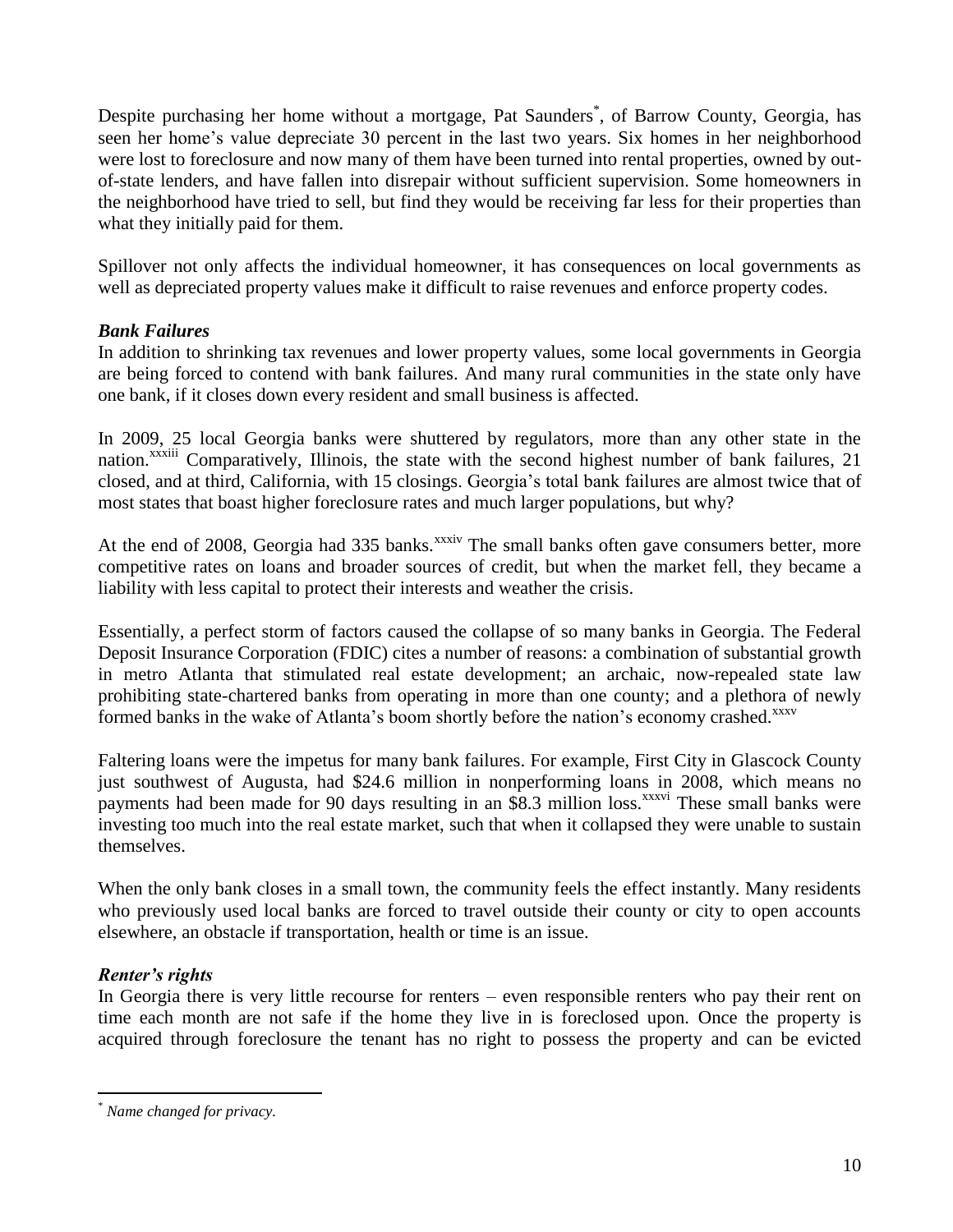through Georgia"s quick dispossessory process. If the new owner of the property moves forward with a dispossessory proceeding the tenant might have to leave the premises within as little as a week.<sup>xxxvii</sup>

Nationwide, more than 20 percent of properties in foreclosure are rentals, according to a December 2008 study by the National Low Income Housing Coalition. The study also says rentals are typically multi-family dwellings and that renters are about 40 percent of all families facing eviction.<sup>xxxviii</sup>

As a result, it can be assumed that of the 51,000 tenant eviction cases tried in Fulton County in 2008, a significant portion were foreclosure-related.<sup>xxxix</sup>

Frequently, banks will remain the owner of a foreclosed property because they can be difficult to sell, therefore acting as temporary landlord and doing very little in terms of upkeep on a property. Many renters see their homes fall into disrepair as the result of such neglect.

### **CONCLUSION**

By any calculation, the epidemic of irresponsible lending and home loss has been catastrophic. At this point, we know that foreclosure not only hurts the family that loses their home but also nearby homeowners who see lower property values and local communities that lose tax revenues and the benefits of those funds.

A combination of elements: bank failures, unemployment, subprime lending and negative equity – has created a devastating situation in Georgia that is unique to the state. These factors have cost Georgia economies, businesses and local governments billions of dollars in taxes, job loss and depreciated property values.

At this point, as foreclosures are predicted to peak in 2010 and continue into 2014, it is imperative for Georgia legislators to pass common sense reform that will regulate standard underwriting procedures and home loan origination. Without aggressive action, more families will end up homeless and the state's economy will continue to suffer.

### **FORTHCOMING REPORT**

In late January 2010, Georgia Watch will release a second part to this report, looking into foreclosure relief and mortgage reform. We will examine efforts made by the federal programs that have attempted to help American families stay in their homes. Additionally, part two of our in depth look at the foreclosure crisis in Georgia will evaluate reforms put into place in New York, Ohio and North Carolina that have regulated underwriting in home loan origination.

Finally, we will examine mortgage reform legislation that is coming before the Georgia legislature in 2010. The report will detail the benefits of common sense provisions to underwriting standards that will nominally affect the mortgage industry as a whole, but will greatly reduce predatory lending and its costly effects on our state.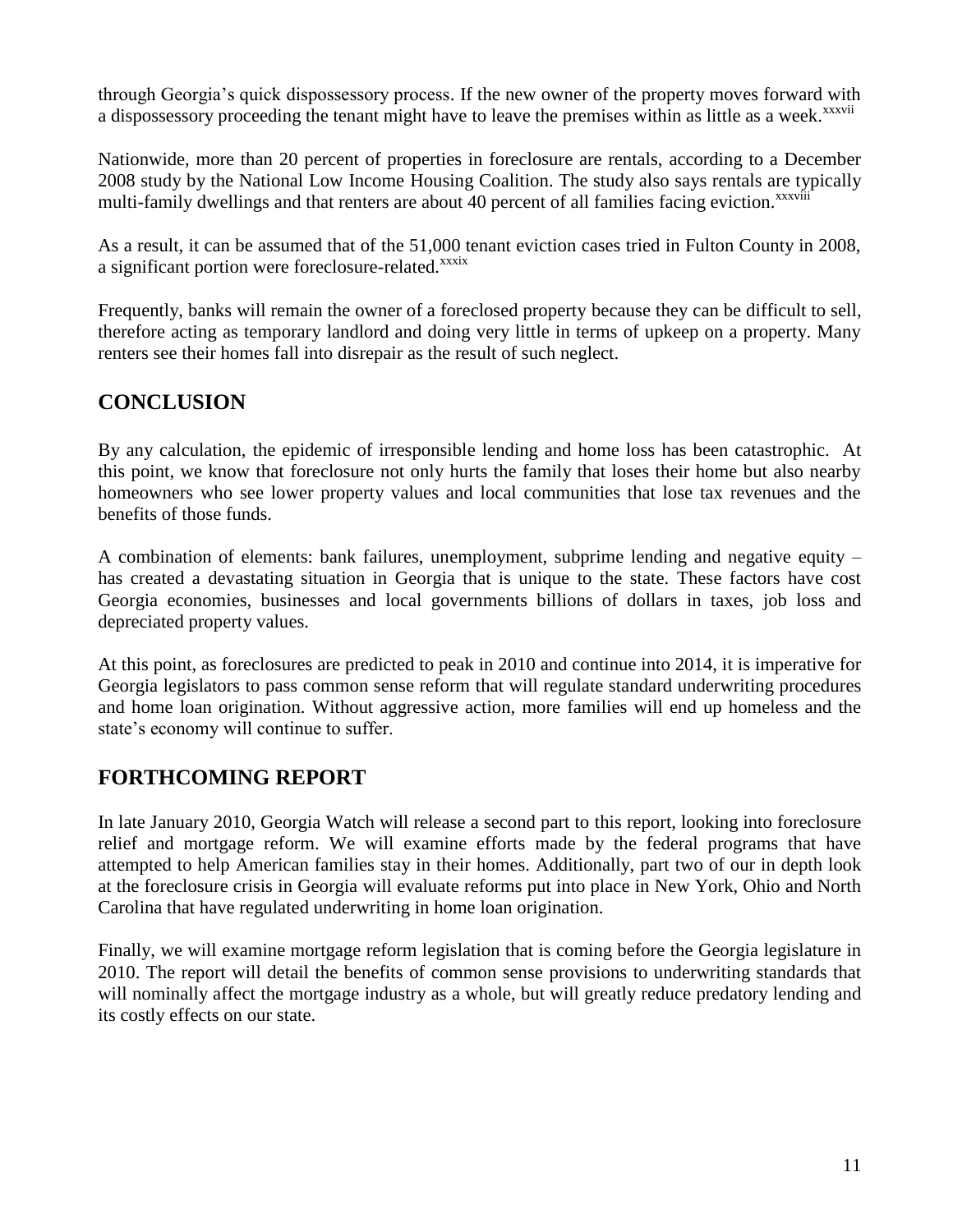# **FORECLOSURES AT A GLANCE**

# **Georgia**

| Total Foreclosure sales 2008-2Q 2009<br>$\bullet$                                                             | 48,131    |
|---------------------------------------------------------------------------------------------------------------|-----------|
| Total past due mortgages 2008-2Q 2009                                                                         | 243,084   |
| Change in foreclosure starts from 2006-2009                                                                   | 141.7%    |
| GA lost home equity as result of nearby foreclosures $2009 - 2012$ \$13 billion                               |           |
| Number of homes experiencing foreclosure related decline                                                      | 2,823,007 |
| Georgia average loss per home affected                                                                        | 4,657     |
| Number of Georgia's 1,573,628 mortgages "underwater" or<br>homeowner owes more on mortgage than home is worth | 376,954   |
| Number of mortgages 5% away from being "underwater"                                                           | 130,616   |

## **National xl**

| Number of foreclosures since 2007                                                                                                | nearly 6 million |
|----------------------------------------------------------------------------------------------------------------------------------|------------------|
| Projected foreclosures on all types of loans during<br>$\bullet$<br>the next 5 years                                             | 13 million       |
| Portion of all homeowners late on their mortgage                                                                                 | $1$ in $7$       |
| Portion of homes where owners owe more than<br>property value ("underwater")                                                     | nearly 1 in 4    |
| Between 2006 and 2008, % decline in new construction<br>$\bullet$                                                                | 58%              |
| Number of neighboring homes that will lose<br>$\bullet$                                                                          |                  |
| property value because of nearby foreclosures (2009)                                                                             | $69+$ million    |
| Average price decline per home (2009)<br>$\bullet$                                                                               | \$7,200          |
| Total property value lost because<br>$\bullet$                                                                                   |                  |
| of nearby foreclosures (2009)                                                                                                    | \$502 billion    |
| Percentage of 2006 subprime loans that went to people who<br>$\bullet$<br>could have qualified for prime loans with better terms | 61%              |